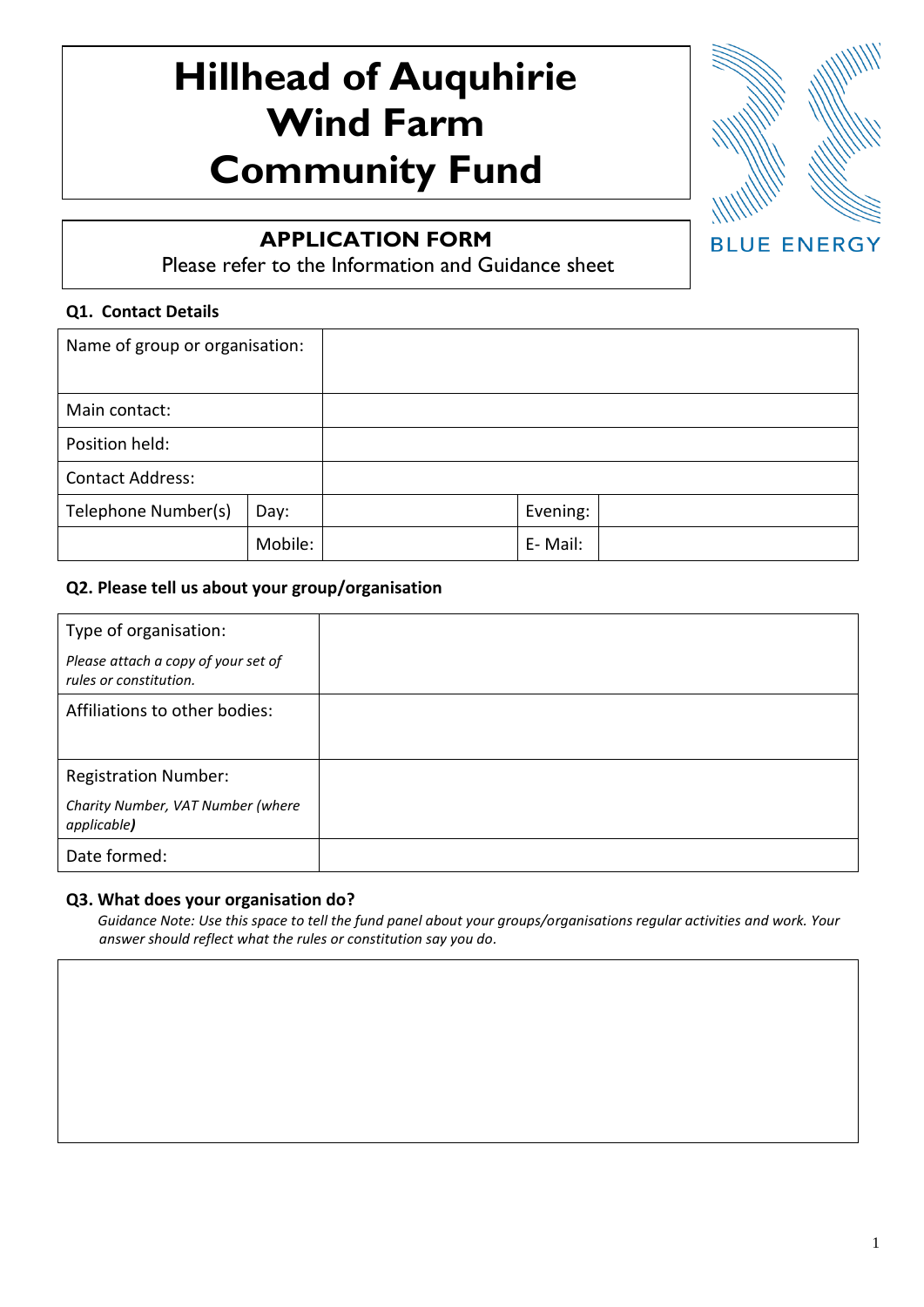## **Q4. Project Information**

 *Guidance Note: Tell the fund panel about the project you are planning, how you will go about it and what you want the money for.*

| Title:                                                          |                                                                                                                                                                                                                                    |  |
|-----------------------------------------------------------------|------------------------------------------------------------------------------------------------------------------------------------------------------------------------------------------------------------------------------------|--|
| Describe the project:                                           |                                                                                                                                                                                                                                    |  |
| Is this a new project?                                          |                                                                                                                                                                                                                                    |  |
| Project Start Date:                                             | <b>Project Completion Date:</b>                                                                                                                                                                                                    |  |
|                                                                 | Guidance Note: The start date must be after the fund panel decision and there must be a completion date. Please do not<br>write on going, instead think about when you anticipate having spent all the money you are applying for. |  |
| How will the project continue beyond the grant? (If applicable) |                                                                                                                                                                                                                                    |  |
|                                                                 | Guidance Note: Please explain here how you will find the on going running costs after the money has been spent.                                                                                                                    |  |
|                                                                 |                                                                                                                                                                                                                                    |  |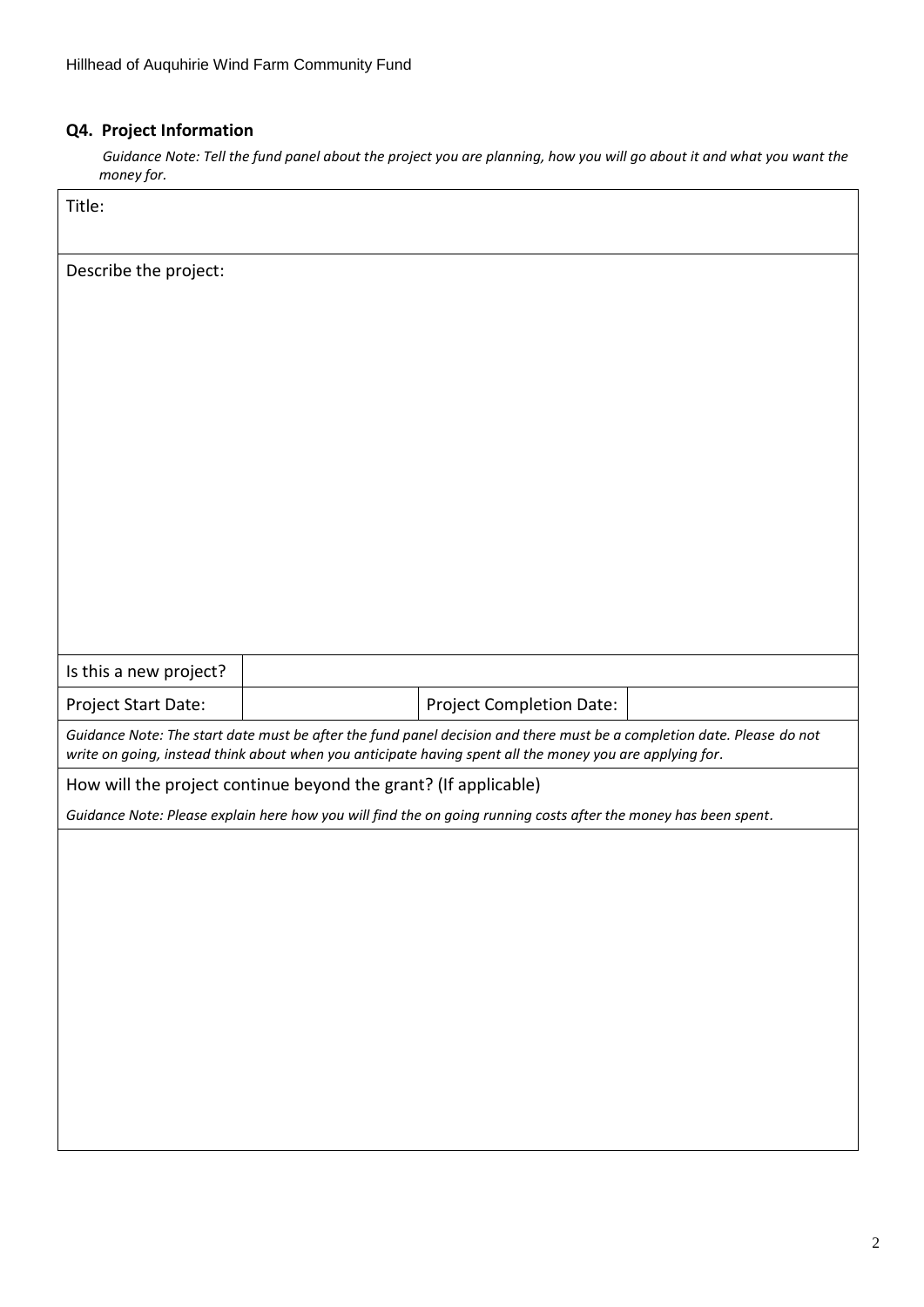#### **Q5. PROJECT COSTS. How much do you need and what will you spend it on?**

*Guidance Note: List all costs including items that will be purchased from your own funds, donations and volunteer time. Add extra lines or attach a separate sheet detailing cost. Remember applications with items valued over £5000 should have quotes from more than one source for those items if at all possible. If not possible please explain why.* 

| Item         | Amount |
|--------------|--------|
|              |        |
|              |        |
|              |        |
|              |        |
|              |        |
|              |        |
|              |        |
|              |        |
|              |        |
|              |        |
|              |        |
|              |        |
| <b>Total</b> |        |

#### **Q6. PROJECT INCOME Please tell us about any money you have raised so far and about any other grants that you may have applied for. If this application is for part of a project, how will the rest be funded?**

*Guidance Note: This maybe your own funds, other grants, donations, volunteer time, estimated value of equipment loan, free use of land or buildings. Please provide supporting evidence such as a letter pledging support.*

| <b>Funding provider</b> | Item   | Amount | Date applied/approved |
|-------------------------|--------|--------|-----------------------|
|                         |        |        |                       |
|                         |        |        |                       |
|                         |        |        |                       |
|                         |        |        |                       |
|                         | Total: |        |                       |

## **Q7a. How much money are you requesting from the Hillhead of Auquhirie Wind Farm Community Fund?**

**Total Amount**

*Guidance Note: The figure should be the Total from Q5 Less the Total from Q6.*

#### *Q7b.* **If the panel only offer part funding will the project still be able to go ahead and if so where would the shortfall in funding come from?**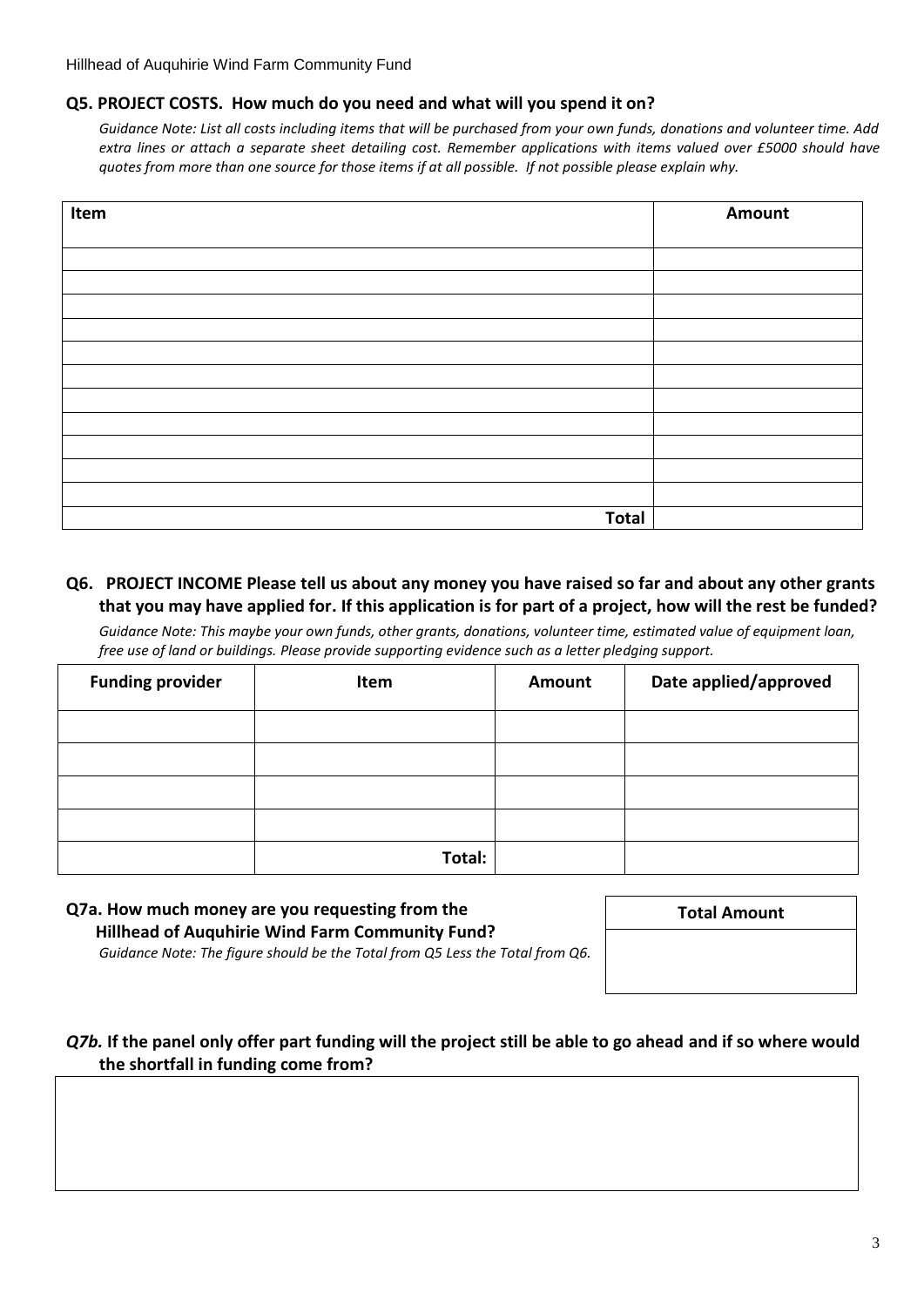#### **Q8. How will the project benefit the community?**

*Guidance Note: Please explain here how the project meets one or more of the fund objectives – charitable, educational, community, energy efficiency, environmental and general community amenities.*

#### **Q9. Who will benefit from the project?**

*Guidance Note: Please explain here who will benefit from the project – age ranges, anticipated numbers, how often they will attend/take part.*

#### **Q10. How do you know people require the project?**

*Guidance Note: Please explain how the idea for the project came about and whether you have carried out any surveys etc.*

#### **Q11. Where will the project take place?**

*Guidance Note: Please list all the venues that will be used*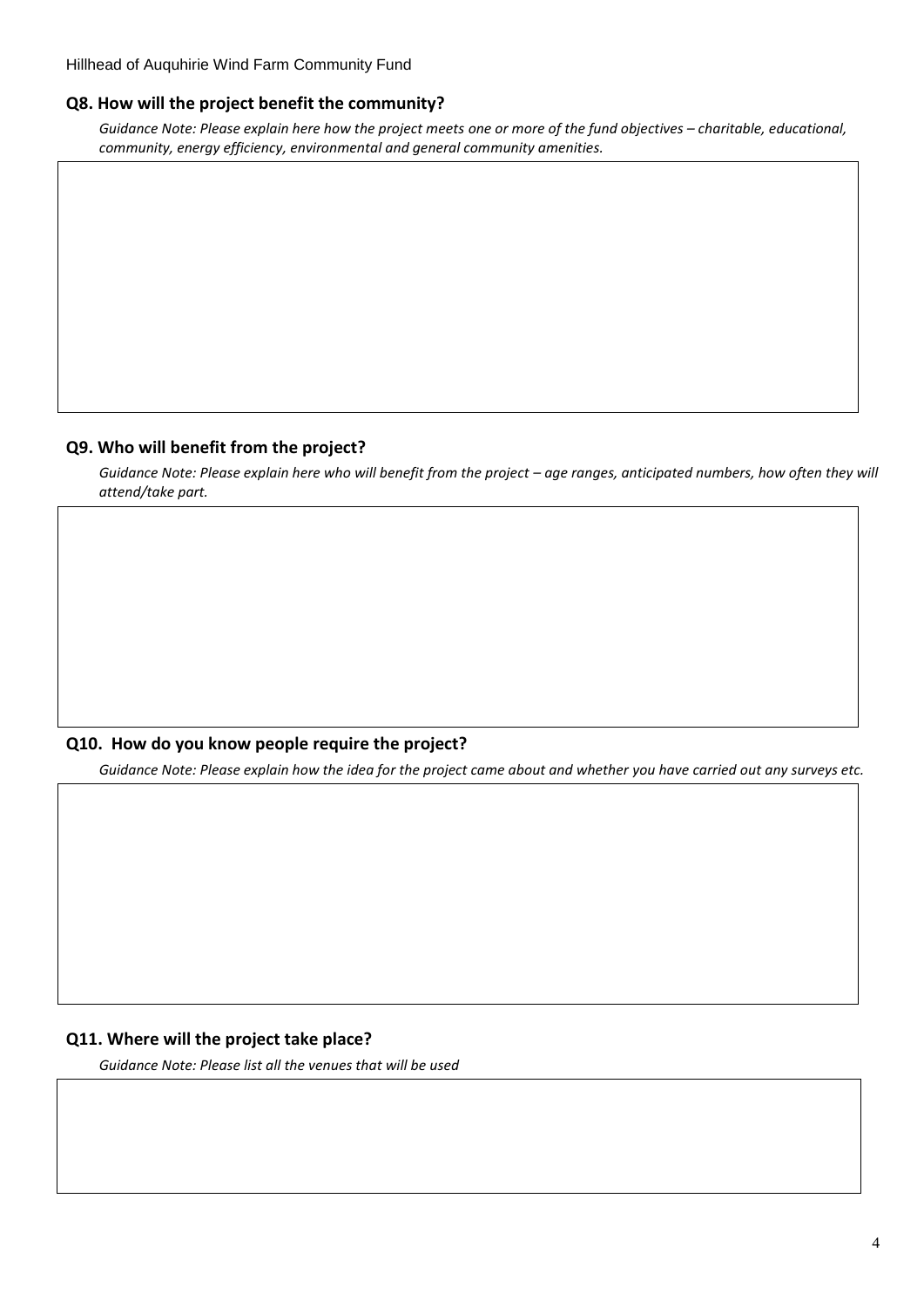#### **Q12. Policies, Licences and Permissions, please confirm if your organisation complies with the following:**

*Guidance Note: Only some of the items listed may be relevant to your project, nearly all require Public Liability Insurance. Please remember to include copies of all policies and documents that are relevant to your application.* 

| Documents relevant to your application.         | <b>YES</b> | <b>NO</b> | <b>COMMENT</b> |
|-------------------------------------------------|------------|-----------|----------------|
| Please note that the Decision-Making Panel will |            |           |                |
| not be able to consider your application if you |            |           |                |
| have not included all relevant documents.       |            |           |                |
| <b>Planning Permission or Building Warrant</b>  |            |           |                |
| <b>Equal Opportunities Policy</b>               |            |           |                |
| Data Protection Policy                          |            |           |                |
| Health Safety & Welfare at work                 |            |           |                |
| <b>Child Protection Policy</b>                  |            |           |                |
| <b>Vulnerable Person Protection Policy</b>      |            |           |                |
| <b>Public Liability Insurance</b>               |            |           |                |
| <b>Public Entertainment Licence</b>             |            |           |                |
| Other Policies, Licences and Permissions:       |            |           |                |
| (Please list any relevant to the project)       |            |           |                |

#### **Have you also remembered to include the following with your application?**

| <b>Essential Documents Included</b>            | <b>YES</b> | <b>NO</b> | <b>COMMENT</b> |
|------------------------------------------------|------------|-----------|----------------|
| Constitution or governing document             |            |           |                |
| Most recent set of accounts – signed           |            |           |                |
| This must be an Income & Expenditure Sheet and |            |           |                |
| a Balance Sheet - OSCR returns will not be     |            |           |                |
| accepted.                                      |            |           |                |
| Quotes for work or project                     |            |           |                |
| Plans or Photographs                           |            |           |                |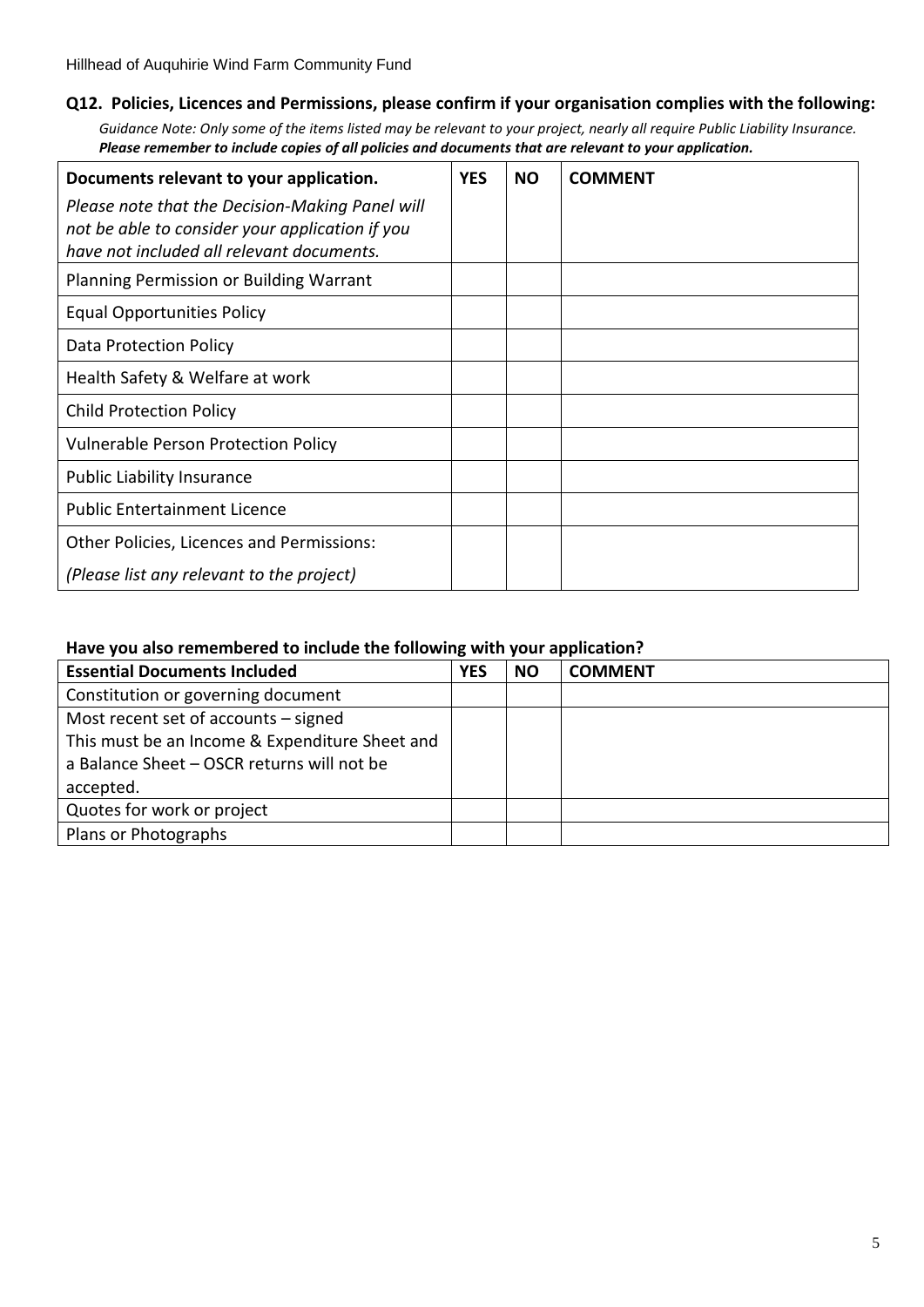## **Q13. Your Finances**

| Have you applied to the Hillhead of Auguhirie Wind Farm Community Fund before? |  |  |  |  |  |
|--------------------------------------------------------------------------------|--|--|--|--|--|
| Yes<br>No.                                                                     |  |  |  |  |  |
| If yes, when did you receive funds and how much did you receive?               |  |  |  |  |  |
| Date<br>Amount                                                                 |  |  |  |  |  |

| Please provide us with details of your bank or building society account: |  |  |  |
|--------------------------------------------------------------------------|--|--|--|
| Name on account                                                          |  |  |  |
| Account number                                                           |  |  |  |
| Sort Code                                                                |  |  |  |
| <b>Bank/Building Society</b>                                             |  |  |  |
| Address                                                                  |  |  |  |
| How many signatures are required<br>on cheques?                          |  |  |  |
| Date of your end of financial year                                       |  |  |  |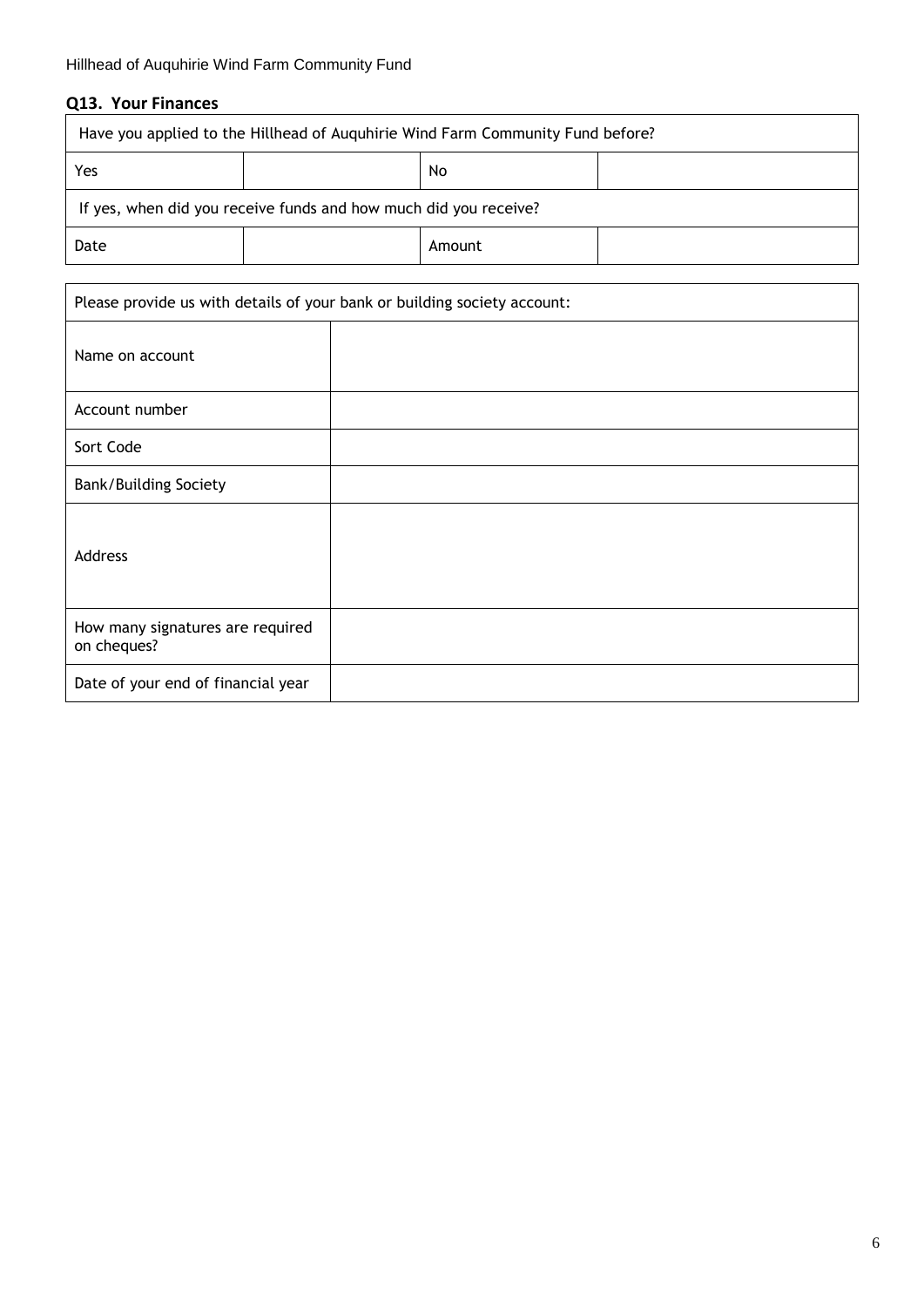#### **Q14 Signature and Declaration of main contact:**

*I confirm that to the best of my knowledge and belief, all the information is true and correct. I understand that you may ask for additional information at any stage of the application process and that all necessary permission for the project has been obtained. I undertake to ensure that any grant awarded will be used for the sole purpose of the project stated and that if the project does not proceed as specified, all monies received from this fund will be repaid in full.*

| Name<br>(Block Capitals) | Position in<br>organisation |  |
|--------------------------|-----------------------------|--|
| Signed                   | Date                        |  |

#### **Q15. Signature and Declaration of Referee:**

*Guidance Note: The referee should be someone who knows about your work. They should not be a Trustee or Committee Member of the group BUT can be someone who takes part in events/activities.*

*I confirm that I know this group and its work. I have read this application and support this request for funding and I am suitably qualified to act as a referee for this project. I am willing to be contacted to discuss this application further.*

| Name of Referee        |        |
|------------------------|--------|
| <b>Contact Address</b> |        |
|                        |        |
| Telephone No:          | Email: |

| Name<br>(Block Capitals) | Position in<br>organisation |  |
|--------------------------|-----------------------------|--|
| Signed                   | Date                        |  |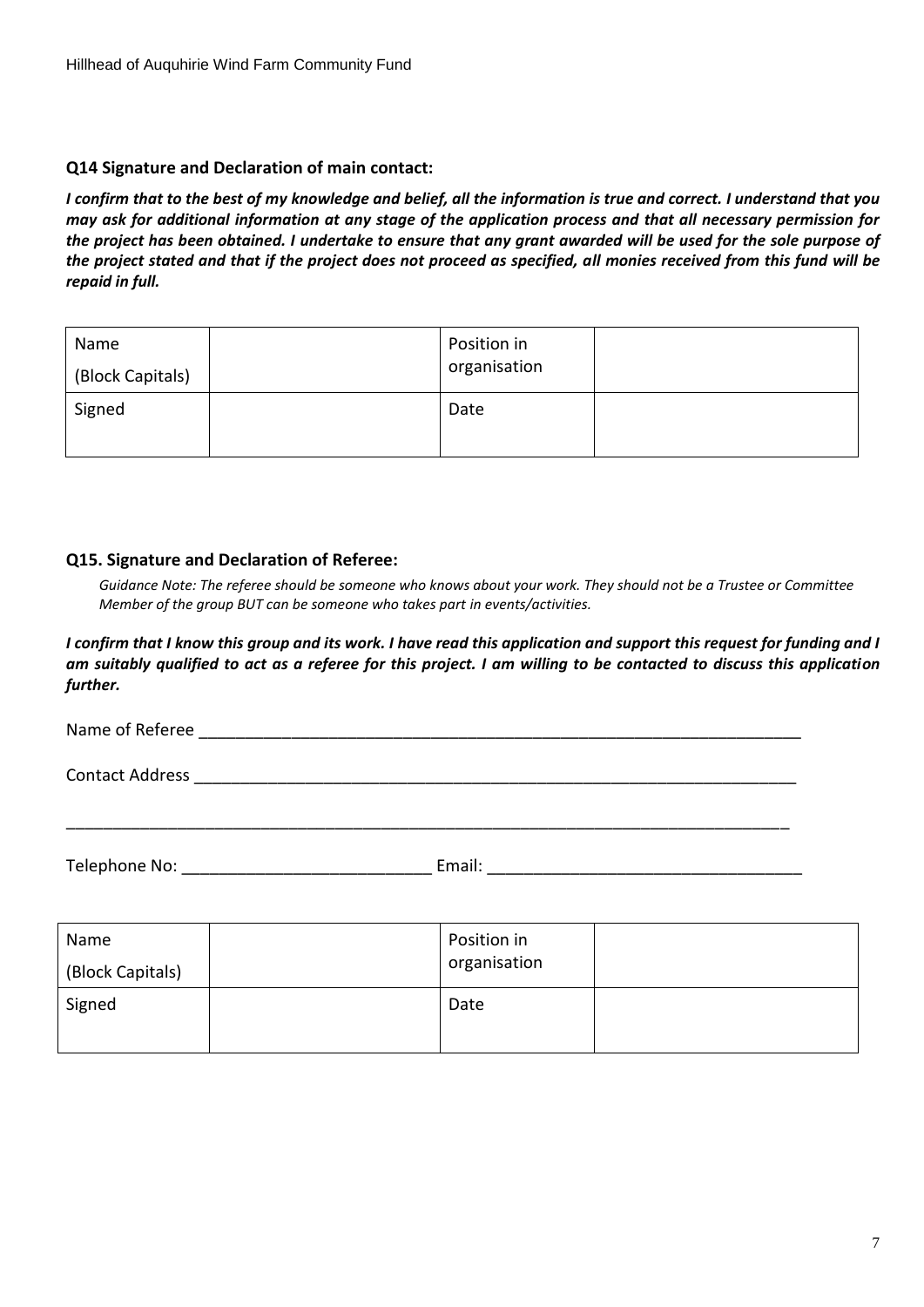**Q16.** Finally, if there is anything else you would like to tell us about your application please use the box below and/or add additional pages.

**Please send the completed application form along with any supporting material by 30th June to:**

Hillhead of Auquhirie Wind Farm Community Fund Kincardineshire Development Partnership Room F9 Sheriff Court Building Dunnottar Avenue Stonehaven AB39 2JD Telephone: 01569 763246 Email: windfarms@kdp.scot www.kdp.scot

**IT IS RECOMMENDED THAT YOU KEEP COPIES OF EVERYTHING YOU SEND**